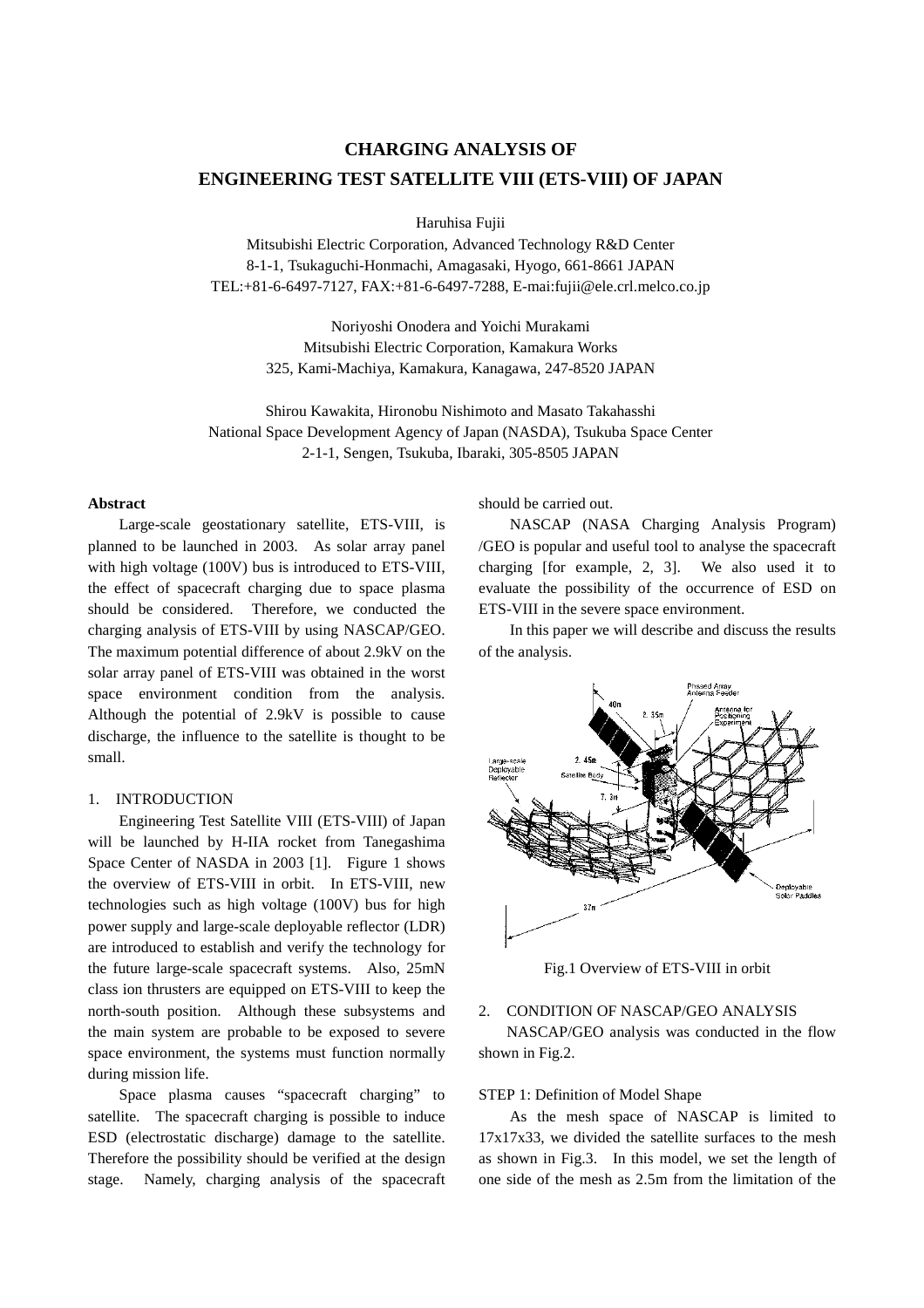mesh space. In this figure, the sun is in  $+X$  direction. Two SAP's (Solar Array Panels) are always faced to the sun.

In Fig.3, the surface materials for the analysis are also shown. The surface materials are set as follows;

> CG (Cover Glass); the front surface of the SAP. CFRP (Carbon Fiber Reinforced Plastics); the rear surface of the SAP and the boom.

> ITO (Indium Tin-Oxide); Coated on OSR (Optical Solar Reflector) used for the south and north surfaces of the body of ETS-VIII.

> BK (Black Kapton); all surfaces except for the south and north surfaces of the body. GOLD (mesh of Gold); LDR.

The SAP is PLATE model. The front surface CG is always in sunlit condition and the rear surface is in shadow. As the LDR has the mesh structure knitted by fine strings made of gold, we defined it with PLATE model of MESH-ANTENNA made of GOLD. For the booms between the SAP and the body and between the SAP and the LDR, we used the rod-type BOOM. The body of the satellite is constructed by the cubic blocks of RECTAN.

## STEP 2: Definition of Material properties

It is important to describe the parameter of the surface material precisely for valuable analysis. Table 1 shows the material parameters used for the charging analysis of ETS-VIII. As understood from this table, only CG is dealt with insulator and the other surface materials are conductive materials. As the conductivity of the insulator changes with temperature and it affects the charging characteristics, we used the conductivity of CG of  $1.59x10^{-13}$   $^{-1}$ m<sup>-1</sup> in sunlit condition (about 50°C) and  $1x10^{-16}$   $^{-1}m^{-1}$  in shadow (about  $-170^{\circ}C$ ).

# STEP 3: Definition of Plasma Environment

We defined the plasma parameters as double Maxwell distribution as shown in Table 2. This data of plasma environment is selected from the worst case data obtained by SCATHA satellite [4].

#### STEP 4: Definition of Optional parameters

In this step, the parameters such as the direction of the sun, the transmittance of the mesh antenna, the solar light intensity at the surface and the time step for

calculation are set.

As the fine strings made of gold are used for LDR of ETS-VIII, the greater part of solar light is transmitted through the LDR. We defined the transmittance of solar light of the LDR as 0.73.

STEP 5:Calculation of Current Incident on Surface of **Satellite** 

STEP 6: Calculation of Surface Potential

In these steps, the currents incident on the surface of the satellite at one time step and the surface potential at each mesh are calculated. And at next time step, the same calculations are repeated.



Fig.2 Flow chart of NASCAP/GEO analysis



Fig. 3 Shape and surface materials of ETS-VIII for NASCAP/GEO analysis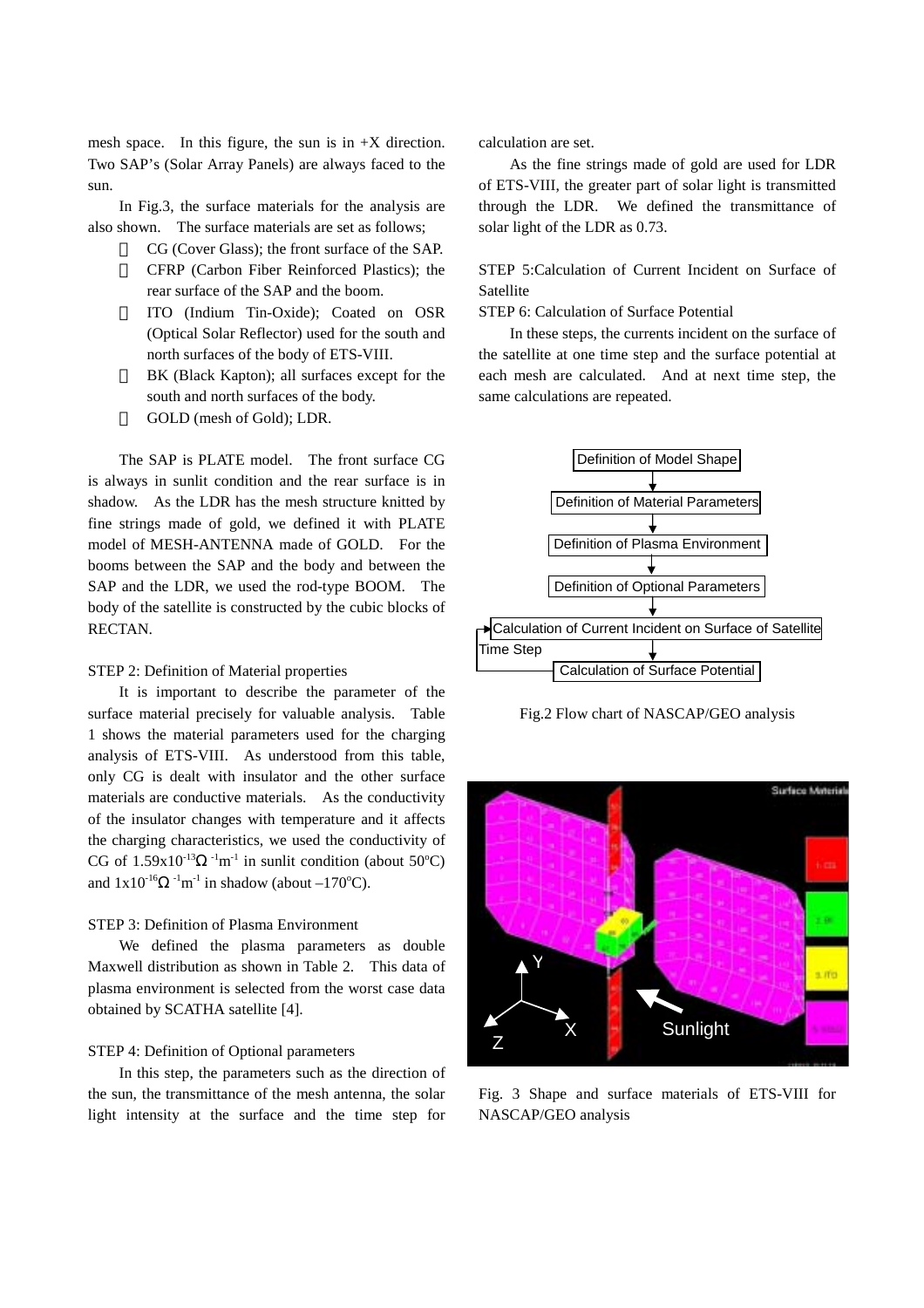| $\frac{1}{2}$ and $\frac{1}{2}$ and $\frac{1}{2}$ and $\frac{1}{2}$ and $\frac{1}{2}$ and $\frac{1}{2}$ and $\frac{1}{2}$ and $\frac{1}{2}$ and $\frac{1}{2}$ |                   |                                             |                |               |             |             |  |  |
|---------------------------------------------------------------------------------------------------------------------------------------------------------------|-------------------|---------------------------------------------|----------------|---------------|-------------|-------------|--|--|
| Parameter                                                                                                                                                     | Unit              | CG                                          | BK             | <b>ITO</b>    | <b>CFRP</b> | <b>GOLD</b> |  |  |
| Relative Dielectric Constant                                                                                                                                  |                   | 7.4                                         | 3.5            | 1.0           | 4.3         | 1.0         |  |  |
| Thickness                                                                                                                                                     | m                 | $1.0x10^{-4}$                               | $2.54x10^{-5}$ | $1.0x10^{-6}$ | $2x10^{-4}$ | $4x10^{-7}$ |  |  |
| <b>Bulk Conductivity</b>                                                                                                                                      | $-1$ m $-1$       | $*1.59x10^{-13}$<br>**1.0x10 <sup>-16</sup> | $-1$           | $-1$          | $-1$        | $-1$        |  |  |
| Atomic Number                                                                                                                                                 | amu               | 18.7                                        | 4.5            | 24.4          | 5           | 42          |  |  |
| Maximum Secondary Electron Yield for<br>Impact Electron (max)                                                                                                 |                   | 10                                          | 0.93           | 1.4           | 2.1         | 1.4         |  |  |
| Primary Electron Energy at max                                                                                                                                | keV               | 0.35                                        | 0.28           | 0.8           | 0.15        | 0.8         |  |  |
| Range Parameter 1                                                                                                                                             |                   | $-1$                                        | 180            | $-1$          | $-1$        | $-1$        |  |  |
| Range Parameter 2                                                                                                                                             |                   | $\Omega$                                    | 0.45           | $\Omega$      | $\Omega$    | $\Omega$    |  |  |
| Range Parameter 3                                                                                                                                             |                   | 5.73                                        | 312            | 7.3           | 1.7         | 10.2        |  |  |
| Range Parameter 4                                                                                                                                             |                   | 41.2                                        | 1.75           | 55.5          | 1.77        | 96          |  |  |
| Secondary Electron Yield Due to Impact<br>of 1keV Proton                                                                                                      |                   | 0.455                                       | 0.455          | 0.49          | 0.455       | 0.413       |  |  |
| Proton Energy at Maximum Secondary<br>Electron Yield                                                                                                          | keV               | 140                                         | 80             | 123           | 140         | 135         |  |  |
| Photoelectron Current Density Due to<br>Normally Incident Sunlight                                                                                            | A/cm <sup>2</sup> | $1.5x10^{-5}$                               | $7.2x10^{-6}$  | $1.5x10^{-5}$ | $4x10^{-6}$ | $1x10^{-5}$ |  |  |
| <b>Surface Resistivity</b>                                                                                                                                    | /cm <sup>2</sup>  | $2.5x10^{16}$                               | $-1$           | $-1$          | $-1$        | $-1$        |  |  |

Table 1 Material parameters used for NASCAP/GEO charging analysis

\*:in sunlit condition, \*\*: in shadow

Table 2 Plasma parameters in double Maxwell

distribution of space plasma environment

|                 |             | Energy<br>(keV) | Density<br>$(cm^{-3})$ |
|-----------------|-------------|-----------------|------------------------|
| Electron        | Low energy  | 0.4             | 0.2                    |
|                 | High energy | 27.5            | 1.2                    |
| lon<br>(Proton) | Low energy  | 0.2             | 0.6                    |
|                 | High energy | 28.0            | 1.3                    |

### 3. ANALYTICAL RESULTS

#### 3.1 Quasi-static Analysis

We describe mainly the time dependence of the surface potentials of the insulating CG's on the satellite in the several positions in geostationary orbit. The CG on the SAP closest to the body is named as CG1 and the CG on the SAP farthest from the body is as CG4.

Our NASCAP analysis was done in only case of the vernal or autumnal equinox.

Figure 4 to Figure 7 show the potential histories of the conductive body and CG's on the SAP at four positions in orbit as follows.

- (1) At dawn (local time, LT, 6:00)
- (2) At noon (LT 12:00)
- (3) At midnight (eclipse, LT 0:00)
- (4) At exit out of eclipse (LT 0:36)

(1) At LT 6:00 (Fig.4)

As the sunlight incident on the LDR is small, the potential of the body gets negative largely, about –3.7kV. The potential difference between the body and CG on the SAP becomes large apart from the body. Namely, the maximum potential difference is about 1.2kV between CG4 and the body.

However, sunlight casts on the actual LDR because the shape of the LDR is not plate and recessed as seen in Fig.1. Therefore, the potential difference is thought to be much smaller.

# (2) At LT 12:00 (Fig.5)

As the photoemission current from LDR is very large, the absolute potential of the body becomes very close to the space plasma potential. And the charge-up of each CG is much low.

## (3) At LT 0:00 (Fig.6)

Figure 6(a) shows the time history of the absolute potential after entering in eclipse. And Fig.6(b) shows the potential distribution on the surfaces of ETS-VIII at the time longer than 3,000sec after entering in eclipse. The absolute potential gets saturated in about 2,500sec and the potential of the body is about –9kV. Like the case of (1), dawn, the potential difference on CG4 is the largest among the four CG's on the SAP and the value is about 2.9kV.

## (4) LT 0:36 (Fig.7)

In this case, the incident angle of the sunlight is about 9 degree from the  $+Z$  axis. Therefore the sunlight fully casts on the LDR and the enough photoemission current from the LDR keeps the potential of the satellite close to 0V.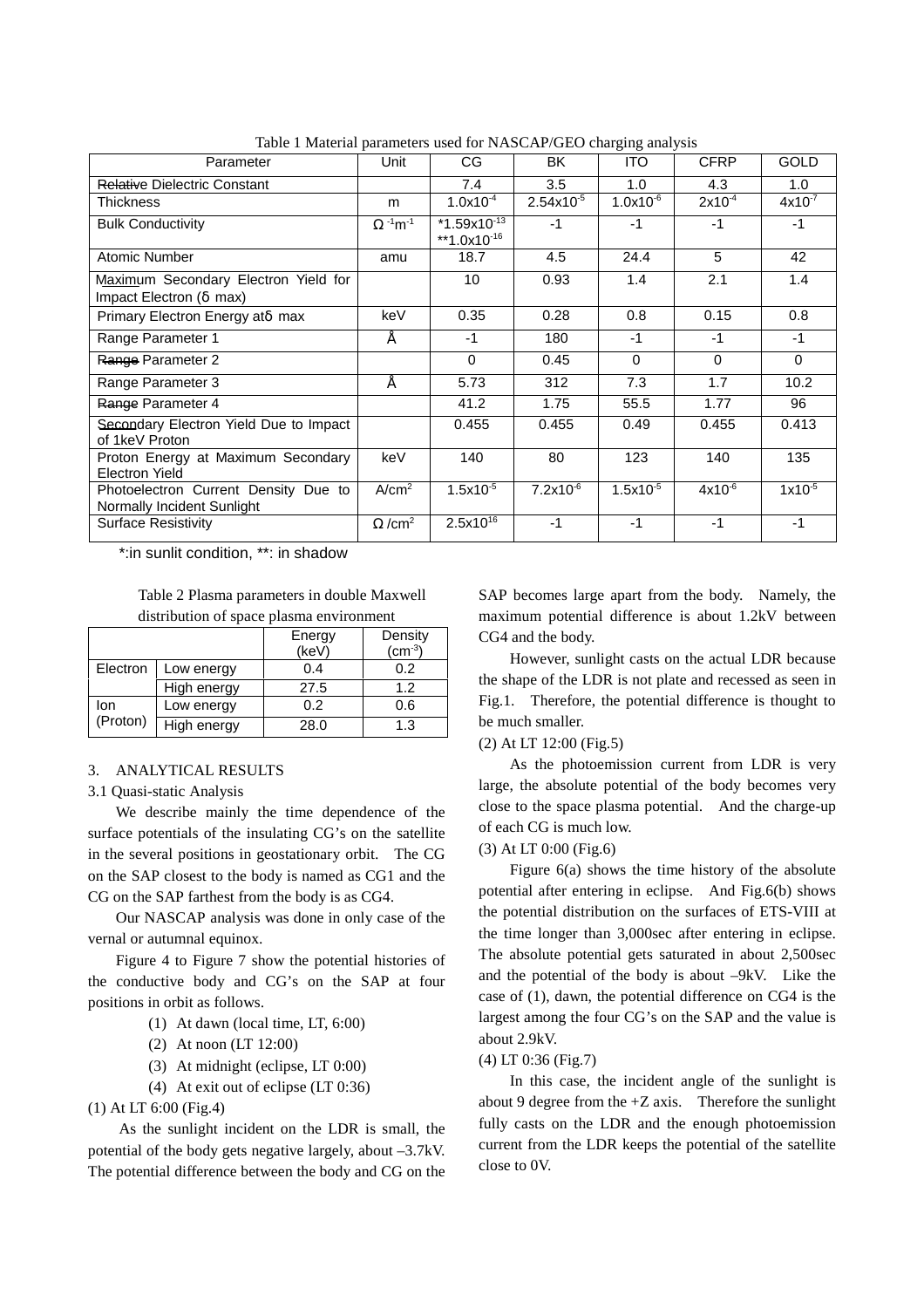In orbit, the shadow of the truss of the LDR casts on the SAP at dawn. To simulate this situation, we conducted the analysis of the case which shadow only casts on CG1 of the SAP. Figure 8 shows the time history of the absolute potential in that case. Comparing with Fig.4, the potential on the CG1 becomes close to that of the body. The potential difference between CG1 and CG2 is about 500V. This shows that one string of the solar cells has the possibility to get the potential difference of about 500V to the shadowed string.



Fig.5 Potentials at LT 12:00



(b) Potential distribution on ETS-VIII at LT 0:00 Fig.6 Potentials at LT 0:00



Fig.7 Potentials at LT 0:36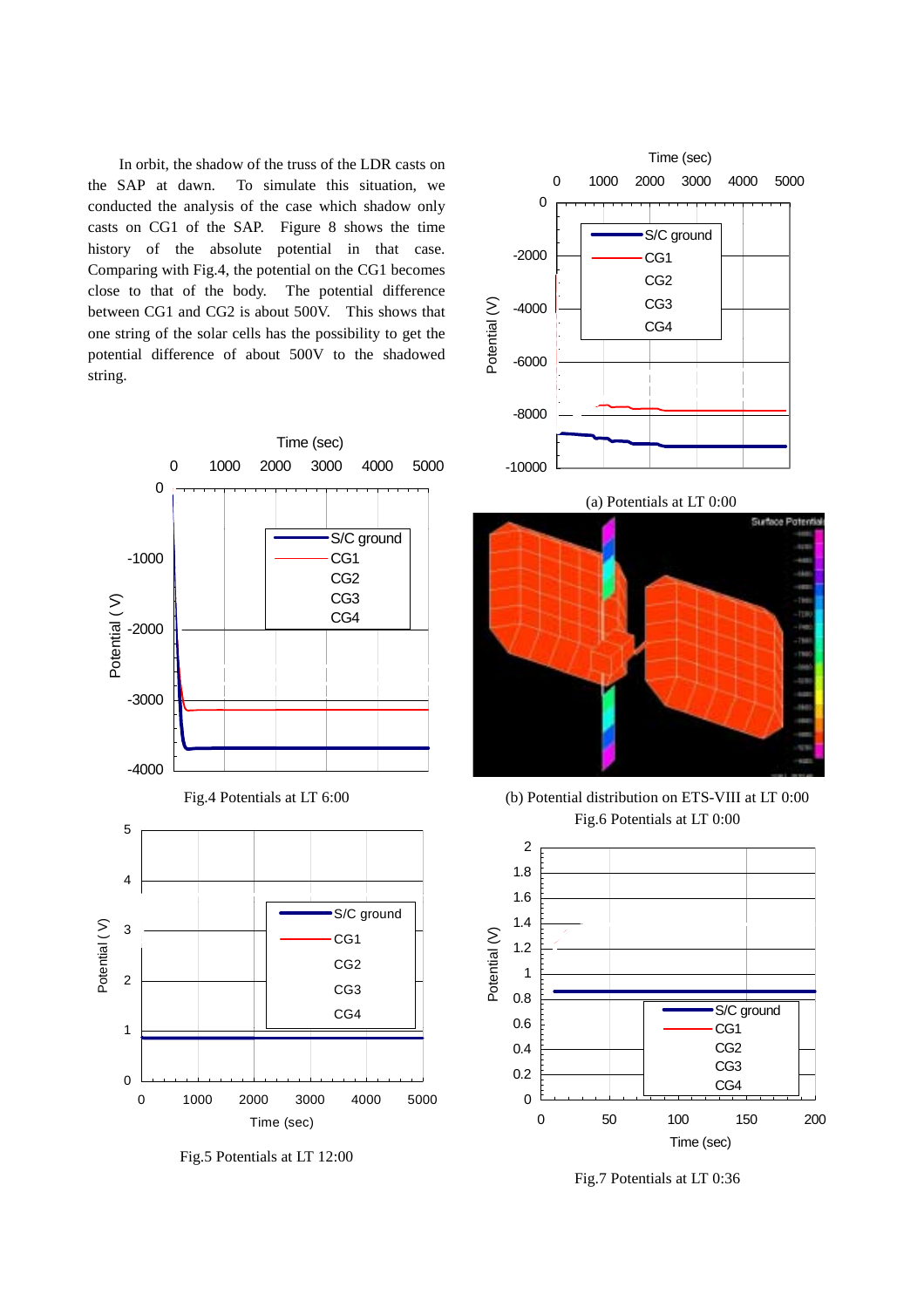

Fig.8 Potentials in case of CG1 in shadow

## 3.3 Transient Analysis

We conducted the transient analysis of ETS-VIII by connecting the quasi-static analysis in eclipse with that at dawn in order to predict the potential change before and after eclipse.

Figure 9(a) shows the time profile of the absolute potential and Fig.9(b) shows the potential difference between the body and the CG4.

In eclipse, the maximum potential difference between the CG4 and the body is about 2.9kV as described above. At the time getting out of the eclipse, the absolute potential of the body drifts to near 0V of the space plasma potential. On the other hand, the absolute potentials of CG's are 2.9kV biased positively to the space plasma at that time. After that, the potentials reached to near 0V due to the effect of photoemission.

From these results, the situation of electrostatic charging on ETS-VIII is illustrated in Fig.10 schematically.



(a) Potentials on the satellite surfaces



(b) Potential difference between the body and CG4 Fig.9 Potential profile at time getting out of eclipse